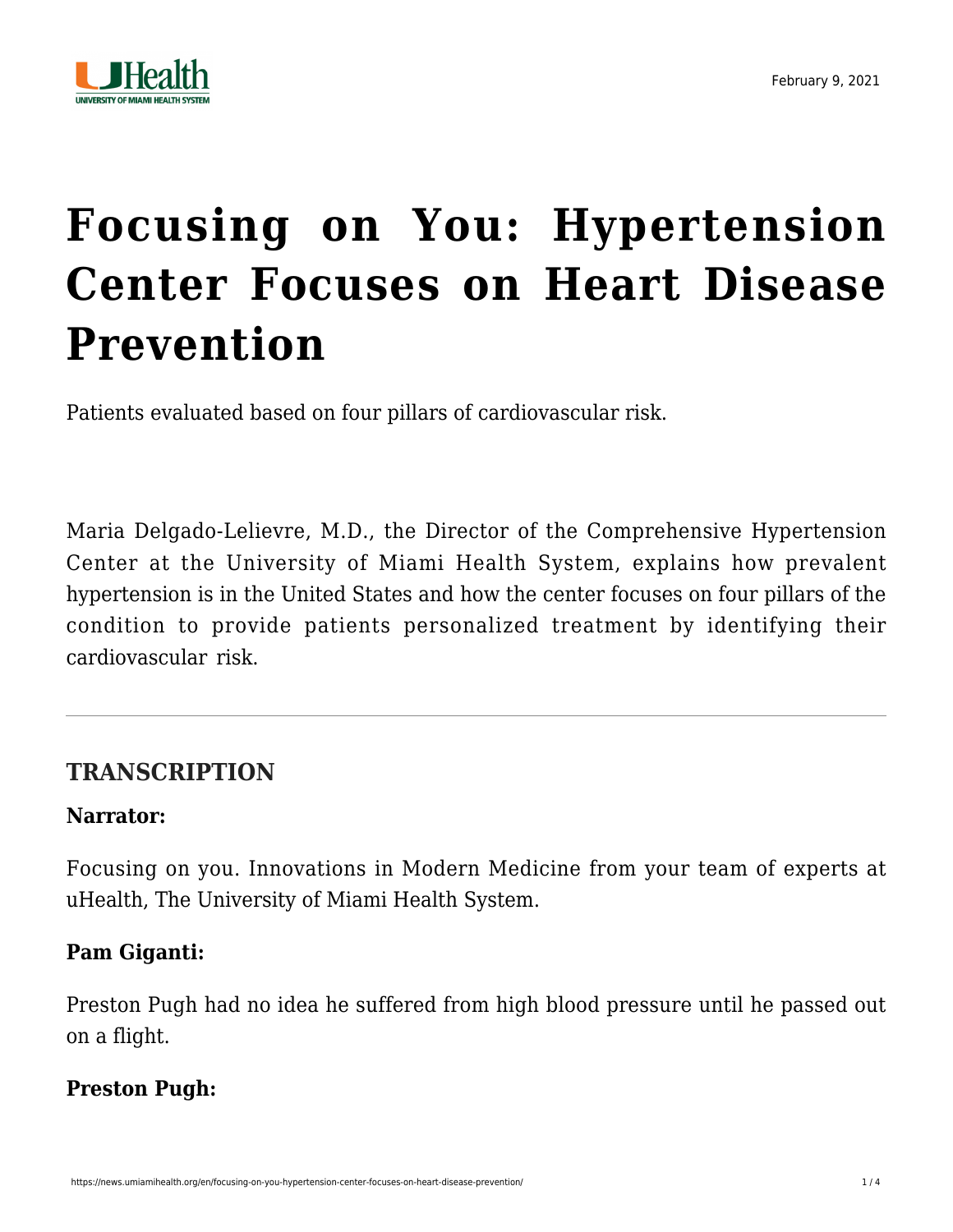

My best friend was with me on the plane, said that he just saw me kind of faint and fade away.

#### **Pam Giganti:**

That's when he went to see Dr. Maria Delgado, the head of the Comprehensive Hypertension Center at uHealth.

#### **Dr. Maria Delgado-Lelievre:**

In the United States, one out of two adults are either hypertensive or will become hypertensive in the future.

#### **Pam Giganti:**

It's the number one risk for heart disease, but people don't realize they are hypertensive until it's too late.

#### **Pam Giganti**

Sadly, the patient will go through their life with elevated blood pressure. And it's when they come to the hospital for either heart attack, chest pain, shortness of breath, or signs of stroke that they realize their blood pressure was high.

#### **Pam Giganti:**

At the Hypertension Center, each patient is evaluated based on four pillars.

#### **Dr. Maria Delgado-Lelievre:**

Genetics, biochemical, physiological, and the environmental pillar. Genetics, what are the genetic aspect of your hypertension? Where does it come from? Your mom,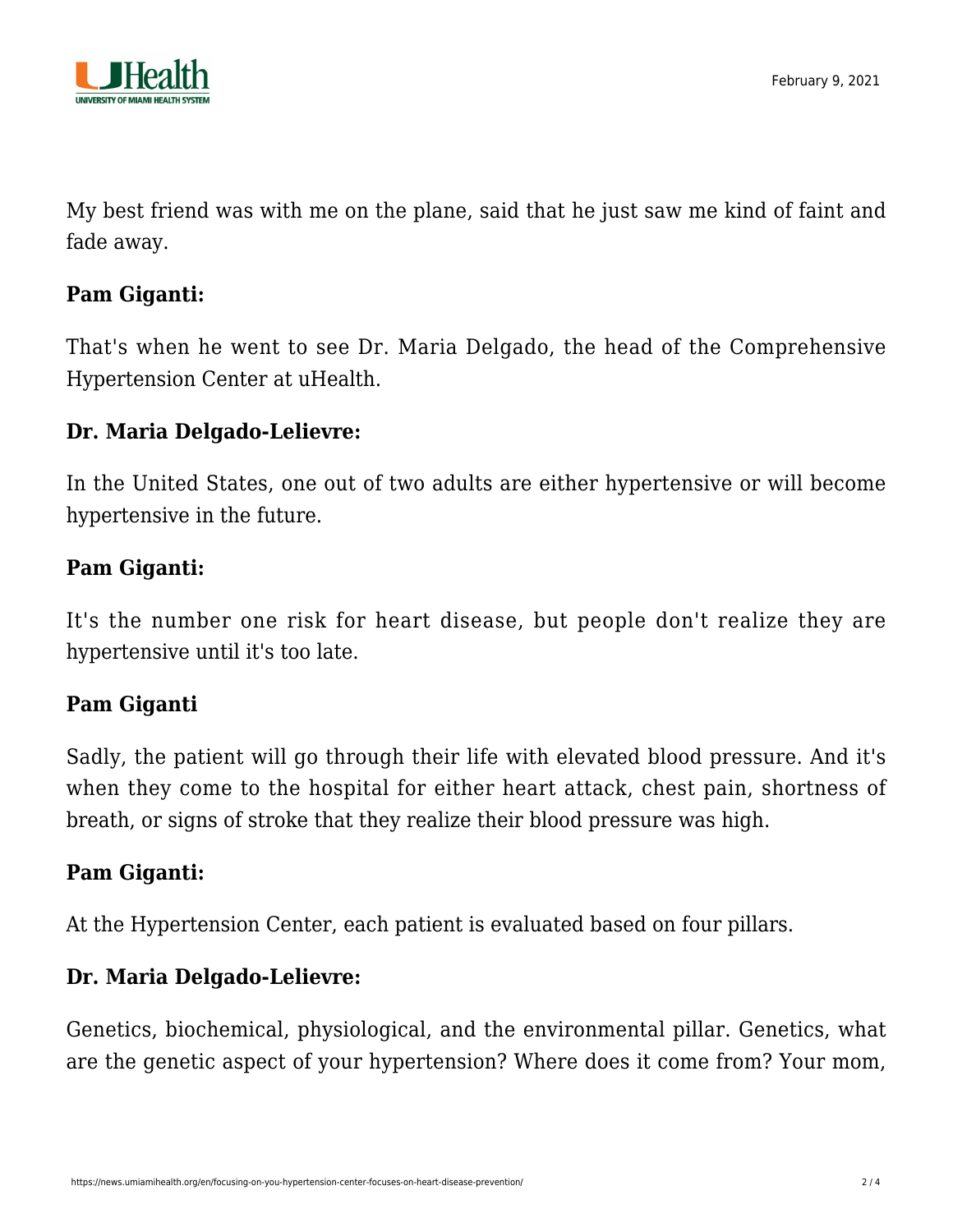

your dad, your grandparents? The other one is the biochemistry. Not every hypertensive behaves the same in terms of how the kidney, the brain, and the vassals respond.

#### **Pam Giganti:**

The third pillar, which is physiological, means your blood pressure is never static.

#### **Dr. Maria Delgado-Lelievre:**

You will never have one single blood pressure. They're like, "My blood pressure, doctor, is 120 over 70. Always." Yeah, that's a lie. Blood pressure changes with everything you do. The fourth pillar is the environmental. That's when you integrate the care, not only of the hypertensive patient, but it is passed to their offspring and their siblings.

#### **Pam Giganti:**

Piecing together a full picture of the patient and their family history is critical to understanding cardiovascular risk.

#### **Preston Pugh:**

Life is so precious.

#### **Pam Giganti:**

Since losing his brother to a heart attack last year, Preston is focusing on his health with the care he is now receiving.

#### **Preston Pugh:**